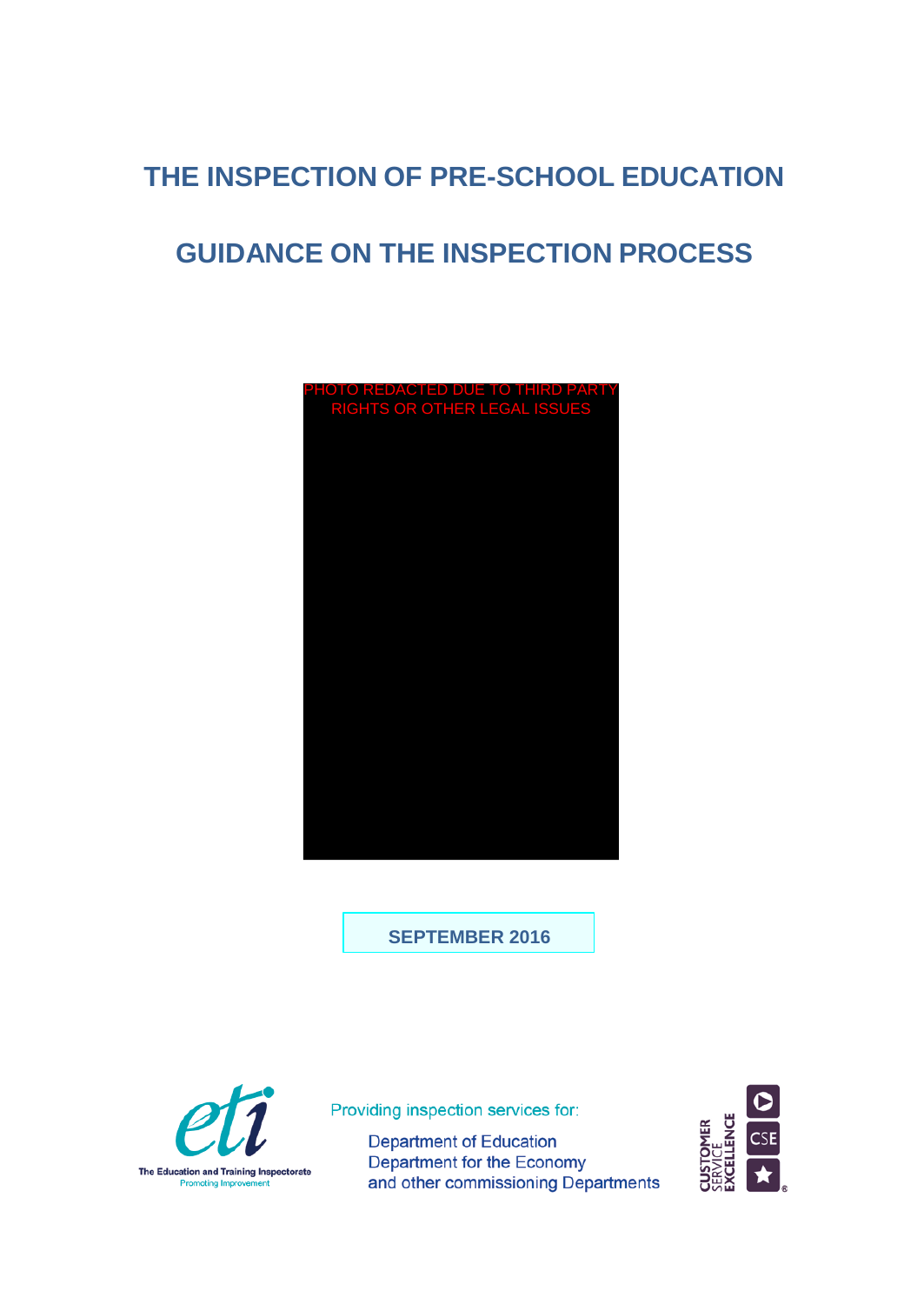# **GLOSSARY OF THE TERMS USED IN THIS DOCUMENT**

| Pre-school centre                   | Nursery schools and classes in the statutory<br>sector, and voluntary and private pre-school<br>provision funded by the Department of Education<br>$(DE)$ . |
|-------------------------------------|-------------------------------------------------------------------------------------------------------------------------------------------------------------|
| Nursery unit                        | One or more nursery classes under the<br>management of a primary school.                                                                                    |
| Leader                              | The head of the organisation; for example, the<br>principal, the teacher, the leader or the proprietor                                                      |
| <b>Staff</b>                        | The persons who work with the children to promote<br>learning, including teachers, assistants and staff in<br>playgroups or day nurseries.                  |
| <b>Management group</b>             | The board of governors, management committee,<br>board of directors, Proprietor or others responsible<br>for the pre-school centre.                         |
| <b>Employing authority</b>          | The organisation which employs the staff and is<br>responsible for all aspects of employment.                                                               |
| Inspection team                     | Two or three Education and Training Inspectorate<br>(ETI) inspectors or an ETI inspector accompanied<br>by an associate assessor (AA).                      |
| <b>Early Years Specialist (EYS)</b> | Early years specialist, employed by the<br>Early Years Organisation (EYO), qualified teacher<br>or independent.                                             |
| <b>CCMS</b>                         | <b>Council for Catholic Maintained Schools</b>                                                                                                              |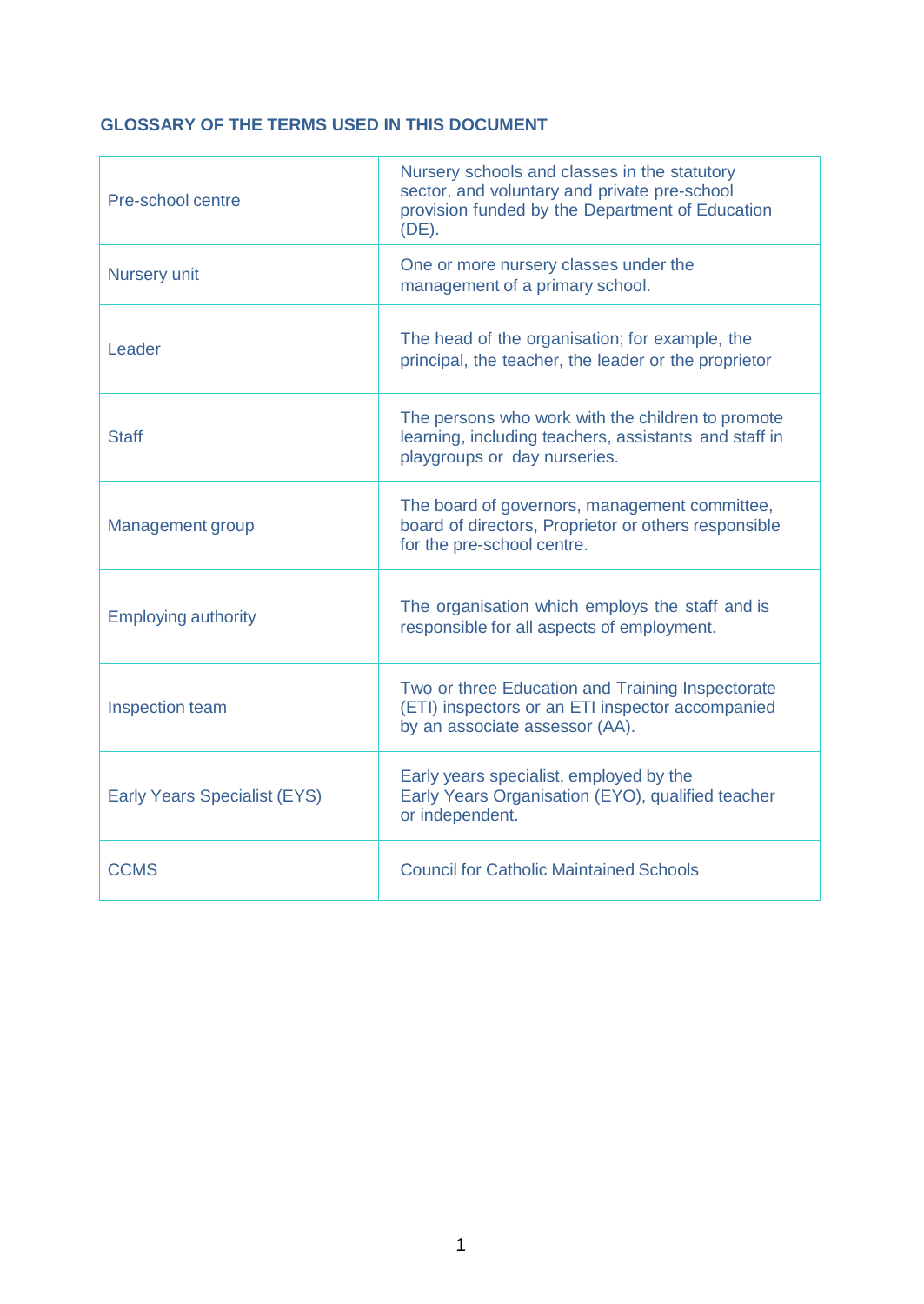# **1. WHAT IS THE PURPOSE OF THIS DOCUMENT?**

The guidance in this document provides details of the revised procedures for pre-school inspections. The guidance is intended for all forms of pre-school educational provision including nursery schools and classes, and voluntary and private pre-school centres. In order to keep the guidance concise, some standard terms are used and these are explained in the glossary.

# **2. WHAT TYPES OF INSPECTION WILL BE USED IN PRE-SCHOOL CENTRES?**

In order to take account of the different stages of development of pre-school centres, different types of inspection will be used.

# **Baseline inspection visit**

All new pre-school settings receive a baseline inspection visit from the district inspector. During this visit, the setting's work is evaluated and the district inspector spends time with the staff, providing feedback on the current quality of provision, strengths and key areas for improvement.

#### **Inspection**

Scheduled inspections are carried out in a cycle. Most pre-school inspections are completed in one day with the exception of nursery units that are integrated into the primary school inspection. A published report is produced after every inspection. The report is made available to parents and the wider community through the ETI web-site, [www.etini.gov.uk](http://www.etini.gov.uk/) .

#### **Follow-up Inspection**

A follow-up inspection is conducted in organisations which require urgent and significant improvement. Typically, evidence is gathered over one or two days and there is an oral report back at the end of the inspection.

# **3. HOW ARE DECISIONS MADE ABOUT WHICH TYPE OF INSPECTION IS USED?**

The following indicators make it clear when particular types of inspection will normally be used.

| <b>Pre-school inspection</b> | One day inspection, for discrete pre-school<br>inspections.                                                                                                                                                                                                                       |
|------------------------------|-----------------------------------------------------------------------------------------------------------------------------------------------------------------------------------------------------------------------------------------------------------------------------------|
|                              | Typically, evidence is gathered and there is an oral report<br>back at the end of the first day.                                                                                                                                                                                  |
|                              | A pre-school inspection evaluates the quality of<br>provision across the range of activities.                                                                                                                                                                                     |
|                              | The inspection focuses on:                                                                                                                                                                                                                                                        |
|                              | the quality of the children's development and learning<br>across the six areas of the pre-school curriculum;<br>the pre-school programme, including the quality of the<br>teaching, planning and assessment;<br>pastoral care and safeguarding; and<br>leadership and management. |
|                              | An integrated primary/pre-school inspection model is used when<br>a nursery unit/reception group is inspected as part of a primary<br>school inspection.                                                                                                                          |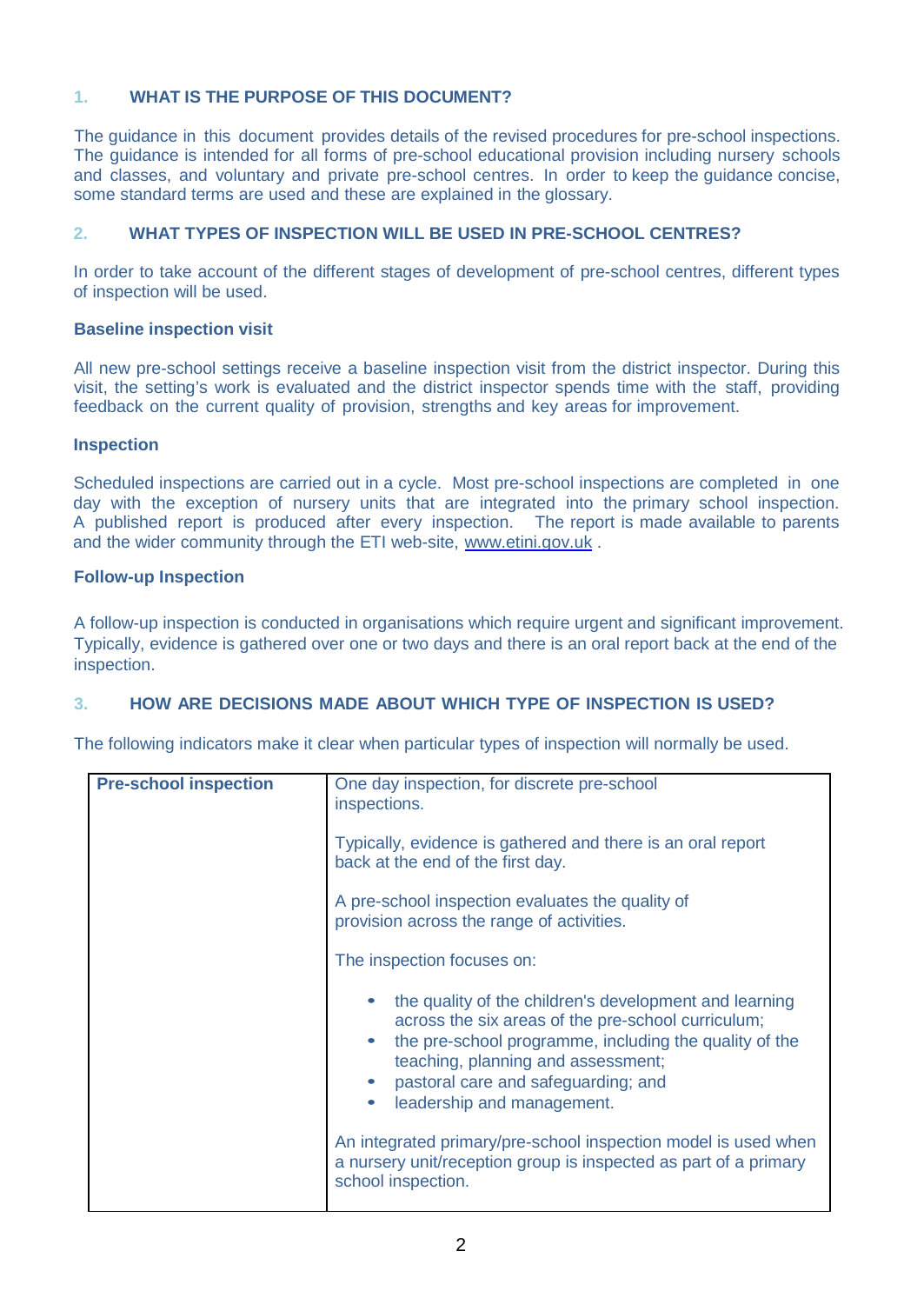| <b>Follow-up inspection</b> | Usually one or two day inspection.                                                                                                                                                                                                                                                                                                                                                                                               |
|-----------------------------|----------------------------------------------------------------------------------------------------------------------------------------------------------------------------------------------------------------------------------------------------------------------------------------------------------------------------------------------------------------------------------------------------------------------------------|
|                             | Typically, evidence is gathered over one or two days and there is<br>an oral report back at the end of the inspection.                                                                                                                                                                                                                                                                                                           |
|                             | A follow-up inspection is conducted in organisations which are<br>less than good and have important or significant areas for<br>improvement requiring urgent attention. In the case of reception<br>provision that is evaluated as less than good, it will be followed-<br>up and reported on during the primary school follow-up<br>inspection; otherwise ETI will monitor progress on addressing the<br>areas for improvement. |

#### **4. WHAT PAPERWORK NEEDS TO BE AVAILABLE FOR AN INSPECTION?**

The documents listed below are provided for guidance only and to make clear the procedures used on inspection and the type of information that is needed. The aim is to assist leaders and staff to plan ahead for inspection, you may wish, to refer to the documents to check what information is held within the centre. **There is no requirement for staff to prepare materials solely for an inspection.**

During an inspection, the leader should make available to the reporting inspector the written materials that are already to hand and may wish to give some information verbally.

The following useful documents are available on the ETI website: [www.etini.gov.uk](http://www.etini.gov.uk/) :

- Information needed for an inspection.
- Child protection / safeguarding pro-forma.
- Child protection / safeguarding pro-forma with prompts.
- Sample of the letter notifying centres of an inspection.
- Sample of the questionnaire for parents.
- Samples of the leaflets and questionnaire for staff.
- What happens after an inspection
- Complaints procedure

If you do not have access to the internet, copies of the documents are available from the address below.

Inspection Services Branch Rathgael House 43 Balloo Road Bangor County Down BT19 7PR

Phone: 028 9127 9726 Fax: 028 9127 9691 E-mail: [eti@education-ni.gov.uk](mailto:eti@education-ni.gov.uk)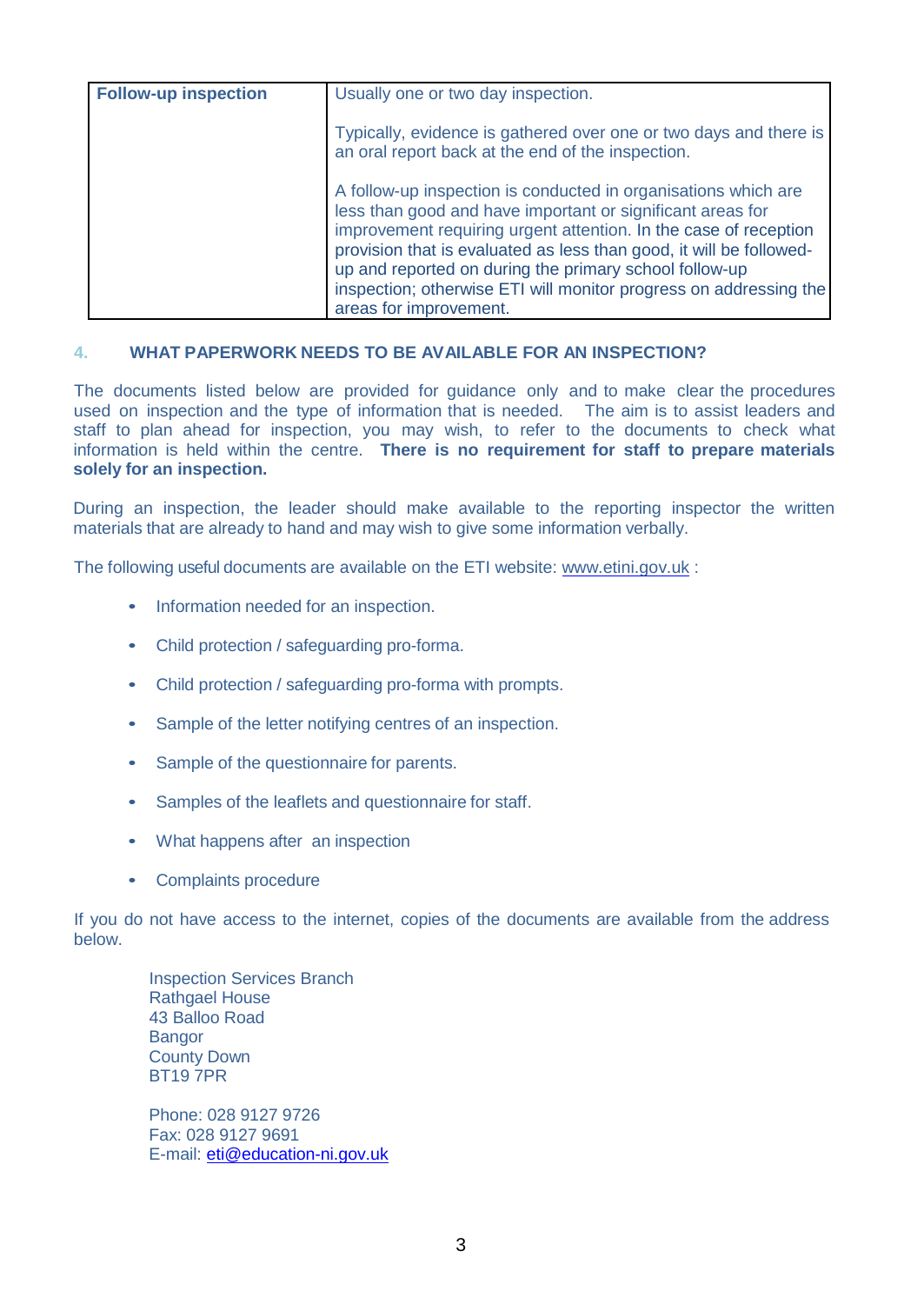# **5. WHAT WILL THE INSPECTORS DO DURING AN INSPECTION?**

The inspection team will need to see a range of the activities provided for pre-school children. It is particularly useful if a timetable, or outline of the activities, is available. The inspection team will not expect to see any particular methods or types of activities. The educational provision as a whole should be in line with all statutory requirements and with guidance provided by DE, including that

contained in the document, Curricular Guidance for Pre-school Education [1](#page-4-0) .

The inspection team will record observations and evidence; this will be used as the basis for the oral and written reports after the inspection. The inspection team will want to see the pre-school centre working as normally as possible. It is not necessary to alter the educational programme for the inspection visit, or to have extra adults present. The inspection team will give most emphasis to the quality of the children's development and learning and how well these are promoted in all aspects of the pre-school curriculum set out in the Curricular Guidance for Pre-School Education. They will consider a range of factors which affect the quality of the children's development and learning and make judgments on their effectiveness. These factors include:

#### **Achievements and Standards**

- the ethos of the centre;
- the children's disposition to learning; and
- the six areas of the Pre-school curriculum.

# **The Provision for Learning**

- the quality of the staff's work with the children;
- the organisation of the curriculum;
- the provision for children with special educational needs;
- planning, assessment, recording and reporting; and

# **Leadership and Management**

**.** 

- leadership and management, including development planning and self-evaluation leading to improvement;
- arrangements for child protection/safeguarding;
- the staff and management's working relationships with parents;
- shared education (if applicable)
- staffing and staff development, including training and qualifications;
- quality of the early years specialist (EYS) support;
- links with schools, other agencies; and
- accommodation and resources.

<span id="page-4-0"></span><sup>&</sup>lt;sup>1</sup> Published by CCEA for the Department of Education and the Department of Health, Social Services and Public Safety<sub>2006</sub>.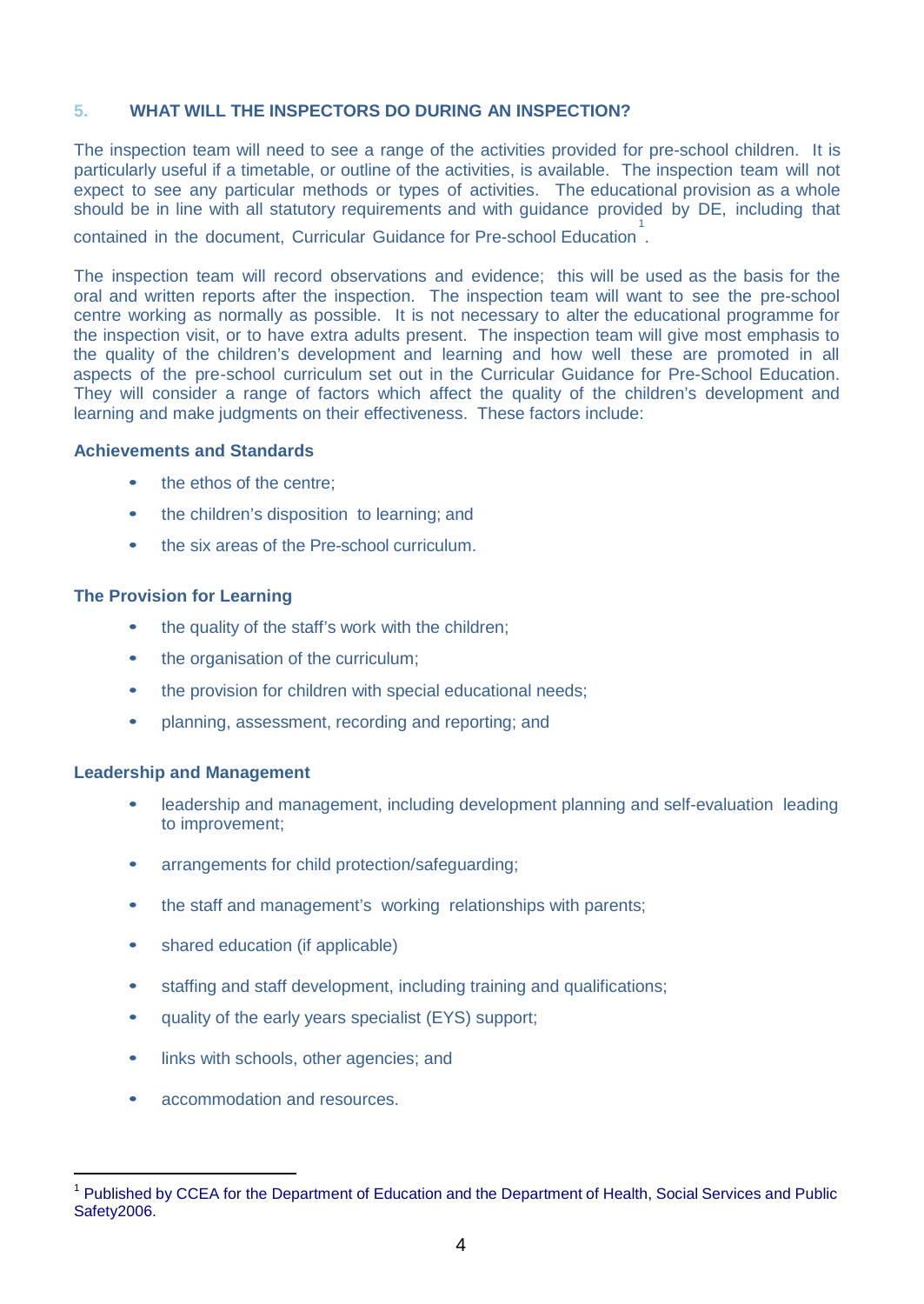The inspection team will talk with the children about what they are doing as they play, and may join with them in their activities both indoors and outdoors; they may be present during story-time, musicmaking, or any other activities organised by the staff. The inspection team will seek a convenient time to talk to the staff about their work but will take care not to interrupt activities when the children are present.

Evidence of development planning and any self-evaluation carried out by the staff will be considered carefully as part of the inspection. The inspection team will give due recognition where the staff have themselves identified accurately aspects of their provision which need to be improved or developed, and have made a start to addressing the issues. The staff's approach to reflecting on their work and bringing about improvement will form part of the inspection evidence.

Feedback may be given at the end of an observed session or during the final oral report back, as appropriate.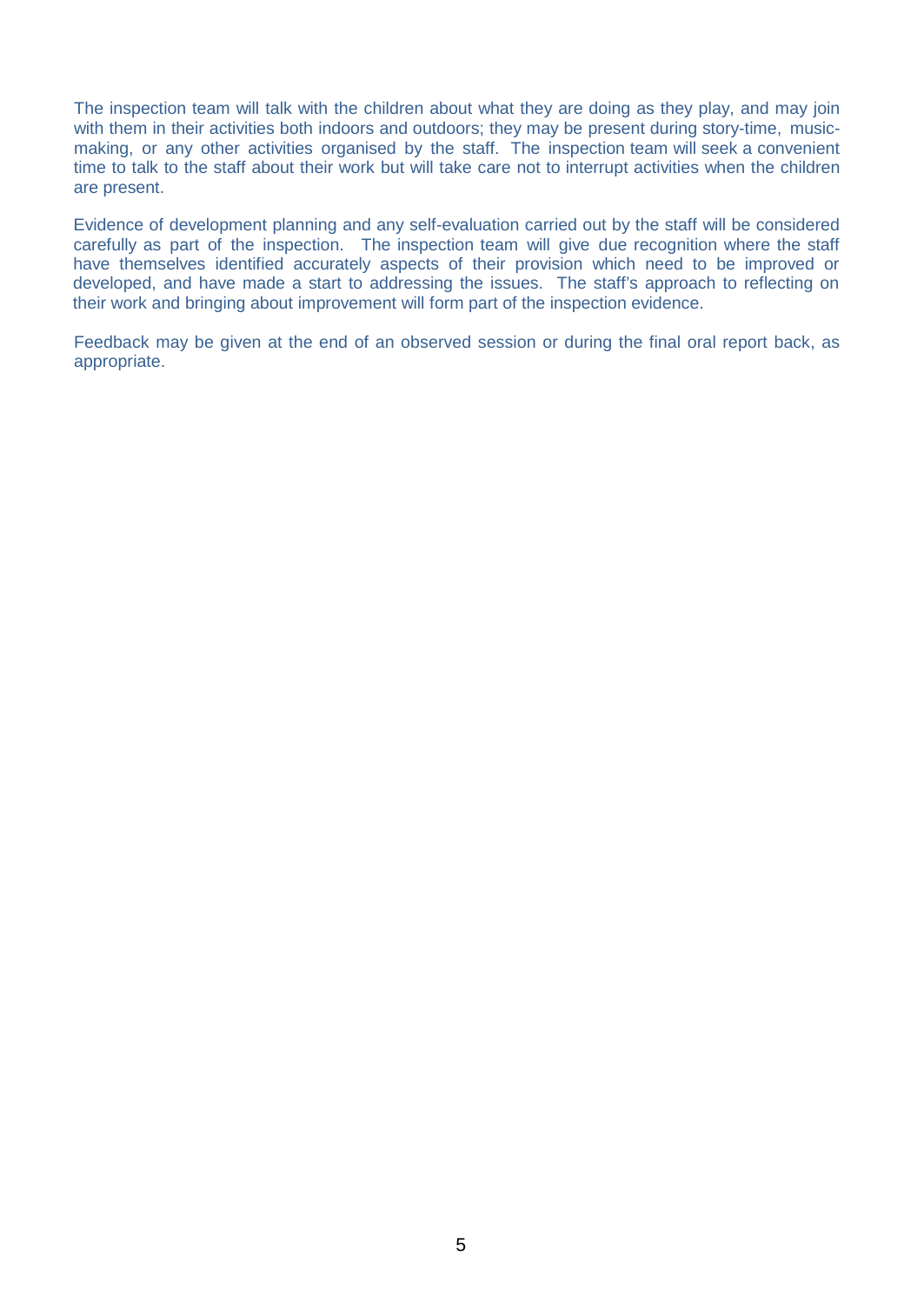**6. The following table shows the procedures used during inspection.**

# **Notification for all types of inspection**

- All pre-school centres two week's notice of the inspection.
- The centre will receive a letter providing guidance on how parents/carers and staff can complete an online questionnaire.
- Leaflets providing a summary of the inspection process for parents/carers, staff and the management group are sent out with the notification letter.
- Centres will also receive a pro-forma relating to child protection/safeguarding, the ETI Complaints Procedure, and the leaflet What Happens after an Inspection.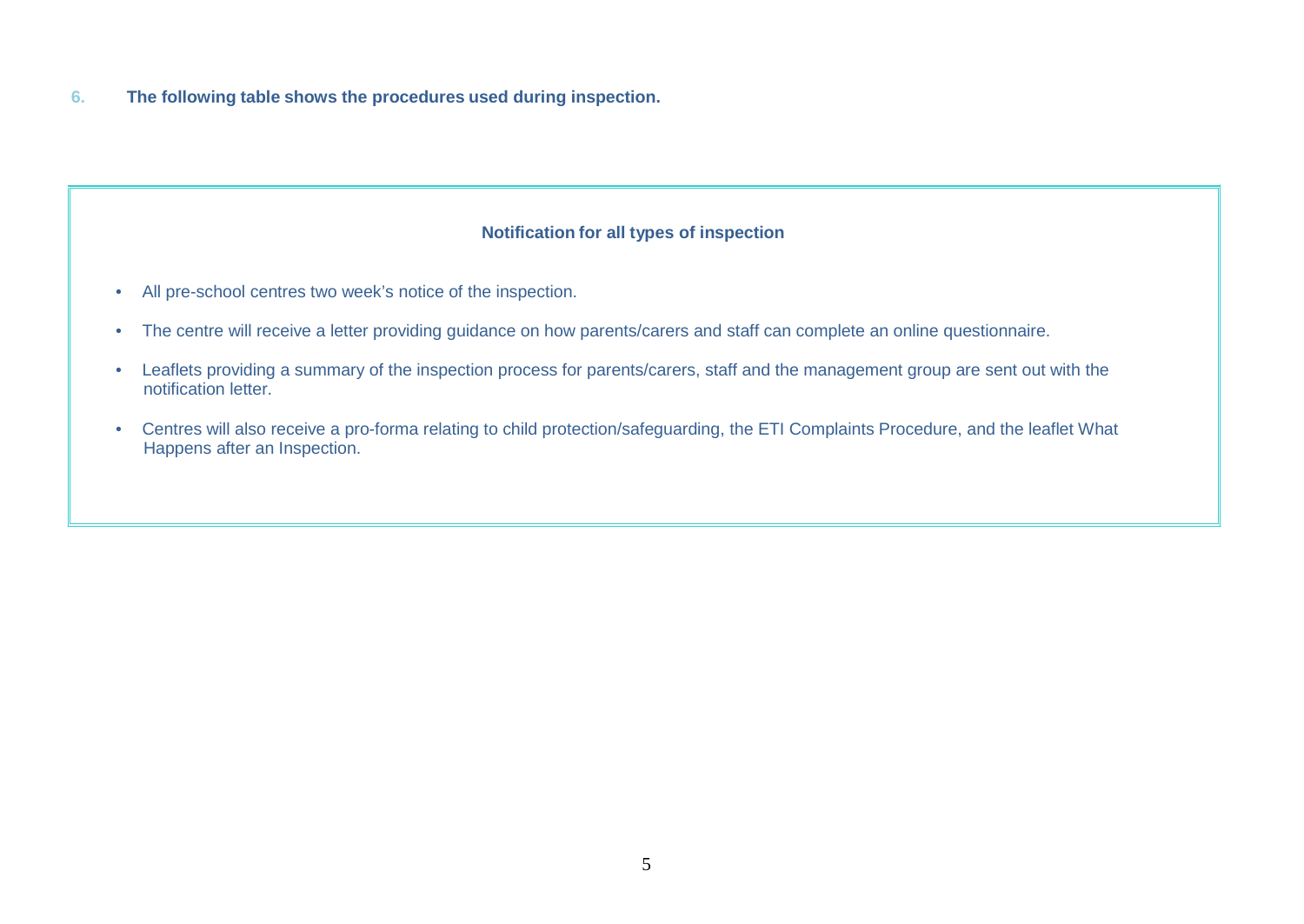#### **Before all types of inspection**

- The reporting inspector makes contact with the leader by phone and confirms the inspection arrangements and answers questions. The leader is asked to confirm if a room or area can be made available within the premises for the inspection team to work.
- No written information is requested from the leader in advance of the inspection.
- The leader is reminded of the contents of the inspection information pack and is requested to provide relevant information and documents for the day/s of the inspection.
- The leader is asked to complete the child protection/safeguarding pro-forma and give to the reporting inspector.
- The centre is requested to provide, for the inspection, details of any self-evaluation carried out, including, action plans and evidence of improvement, where these are available.
- The parents and staff are requested to complete the online questionnaire prior to the inspection.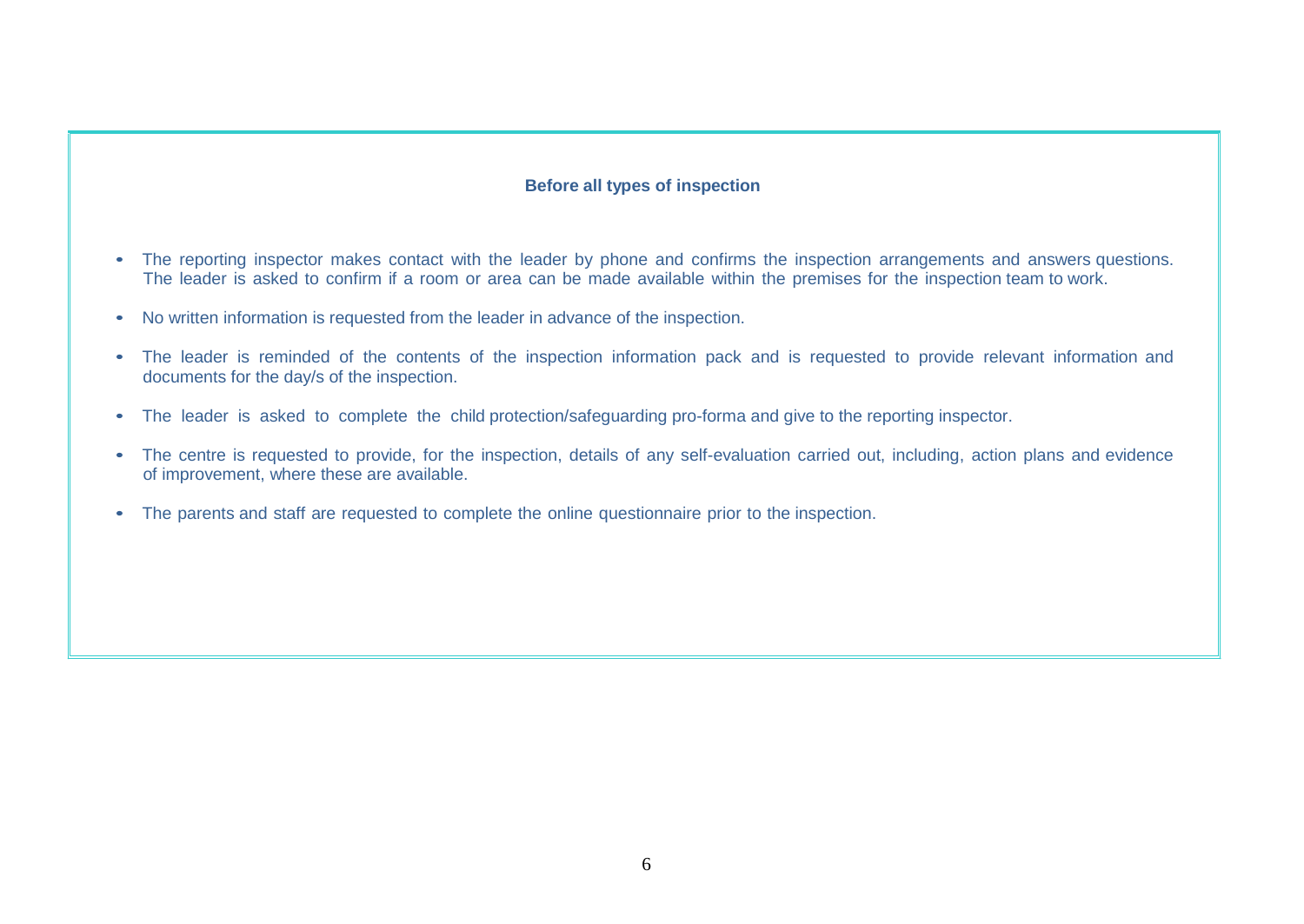# **During all types of inspection**

- The Inspection team will arrive at the centre 15-20 minutes before the start of the session in order to meet the staff and make any necessary arrangements.
- As the parents have had the opportunity to make their views known through the inspection questionnaires, there are no meetings with the inspection team.
- The management group will have the opportunity to contribute to the inspection process either through a short meeting with the RI, at an agreed time during the inspection\*.
- The inspection team will visit the playrooms and observe all aspects of the centre's planned programme. The inspection team may talk with the children about what they are doing as they play, but will generally avoid interrupting the staff during the sessions.
- The inspection team will read the documentation provided, including the centre's evidence of self-evaluation, and take note of the responses to the questionnaires.
- At a convenient time after the children have gone home, the inspection team will speak to the teacher/leader, and where appropriate, to the staff. The inspection team may ask for additional information at this time, for example about the assessment methods or the links with parents. The inspection team will discuss any emerging issues with the leader/staff.
- In a voluntary or private pre-school centre, the Inspection team will speak to the EYS and chair or representative of the management group at an arranged time prior to the report-back.

\*In a nursery unit/ reception group inspected at the same time as the primary school, there are separate arrangements for meeting with the *board of governors of the school.*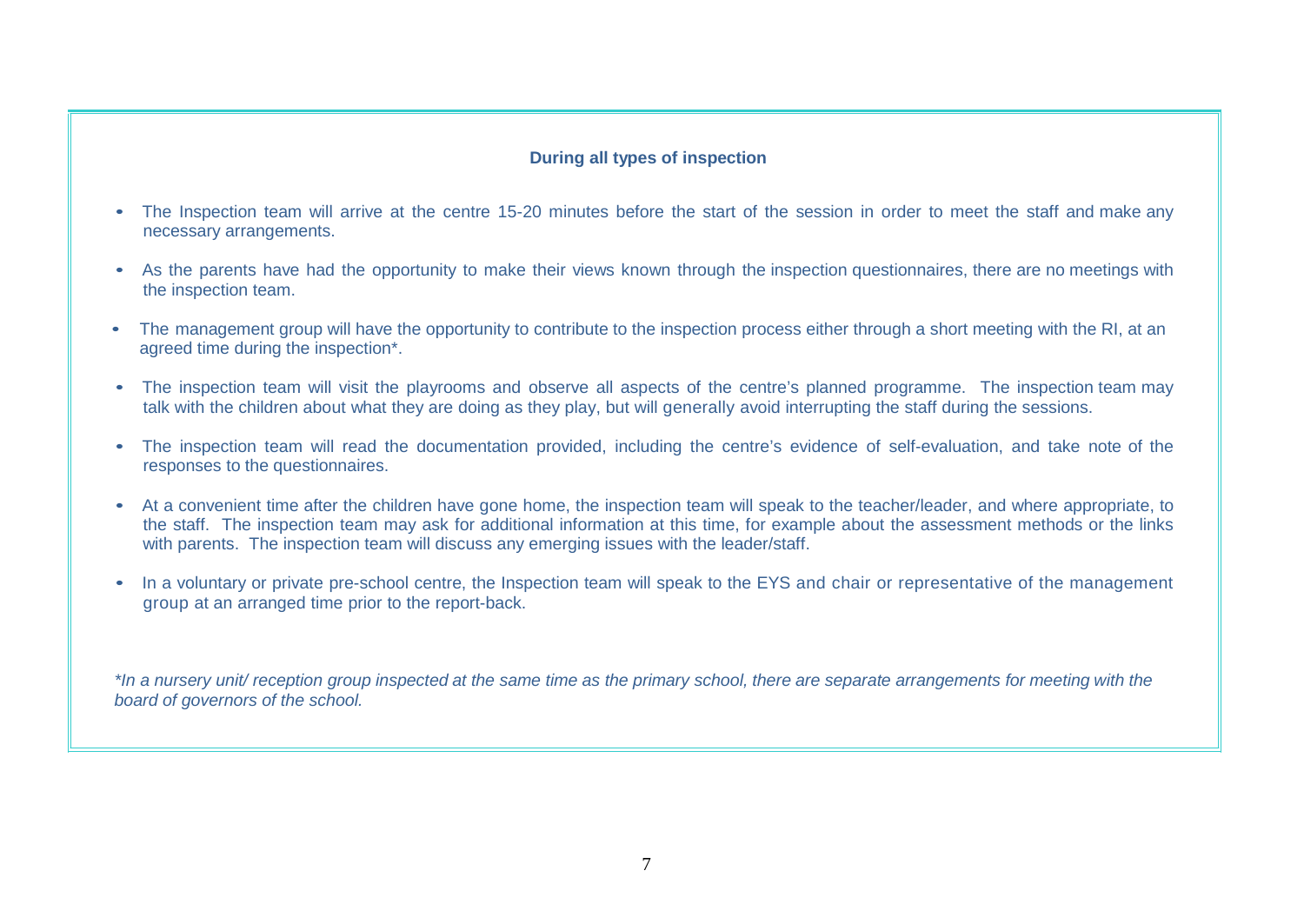#### **The report-back is on the same day as the inspection in nursery schools and the voluntary sector**

- In the afternoon, the inspectors meet to consider and agree the inspection findings; they may use a room allocated to them by the leader.
- At an agreed time in the late afternoon the inspectors report back to the nursery unit teacher/nursery principal/leader and to the management group. Timings vary if the nursery unit is part of the primary school inspection and will be agreed with the principal and reporting inspector.
- The reporting inspector outlines the inspection findings, during which time the leader and management group should feel able to seek clarification, as necessary
- The nursery unit emerging findings will be reported at the daily meetings to the RI with the representative present.
- The nature and timing of any follow-up action is outlined.
- The reporting inspector refers the leader/management to "What Happens After an Inspection."

*\*The reporting inspector will also arrange to speak with the EYS/Qualified Teacher prior to the report- back meeting.*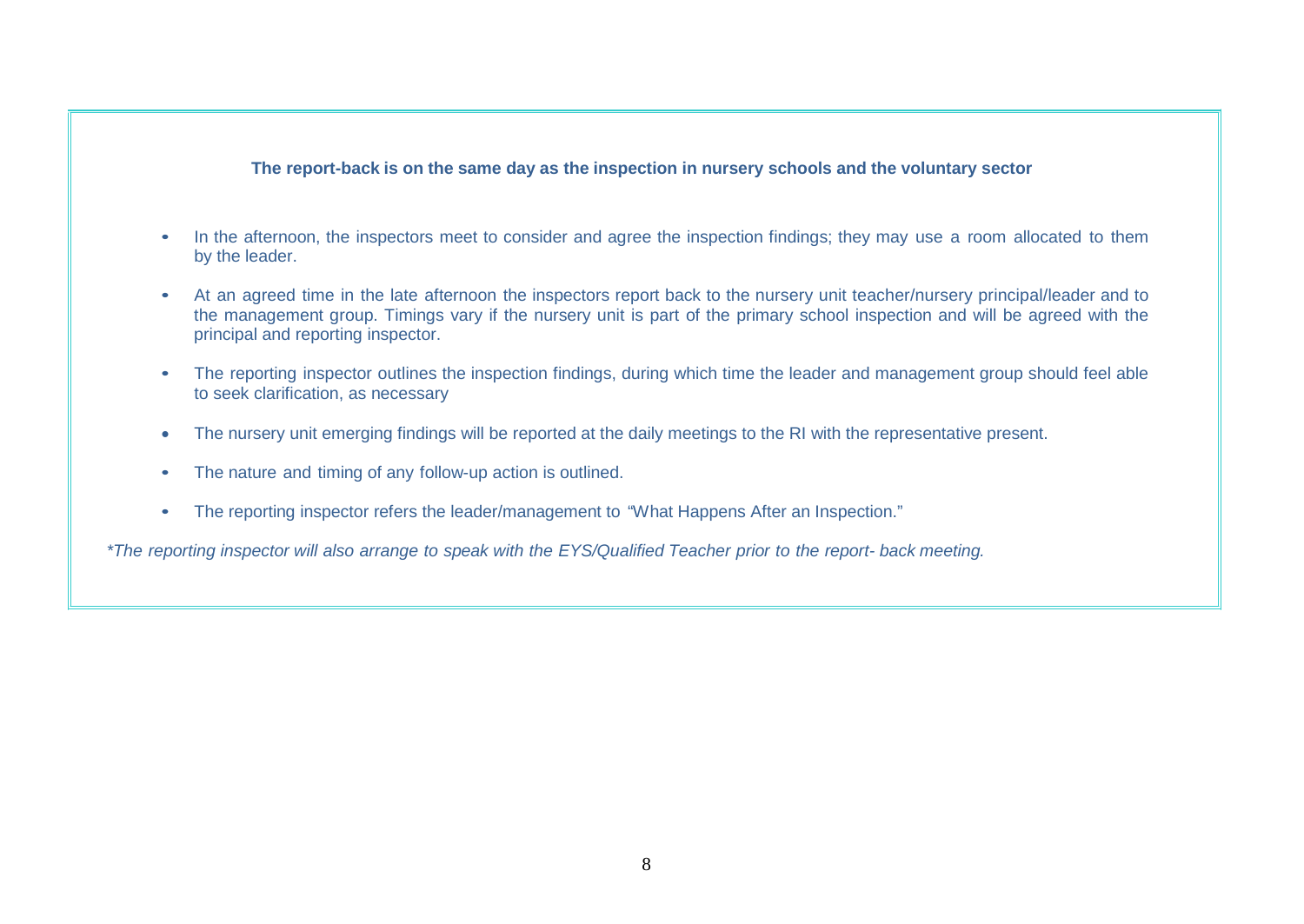# **After all types of inspection**

- The report is finalised.
- The leader/school principal receives a pre-publication copy of the report, checks accuracy of factual information and returns the response pro-forma. The report is then published on the website. Where no response is received from the leader within the time specified by the Inspection Services, it will be assumed that there are no factual errors and the report will proceed to publication.
- Before the report is published, the leader and the management group will receive copies.
- The employing authority and Health and Social Care Trust (HSCT) (when appropriate) will receive reports by e-mail and copies are available through the ETI website.
- After the report is published, a copy is available on the ETI website: [www.etini.gov.uk](http://www.etini.gov.uk/)
- The leader receives a password in order for the leader and the staff to complete an Evaluation of Inspection pro-forma from the Northern Ireland Statistics and Research Agency (NISRA).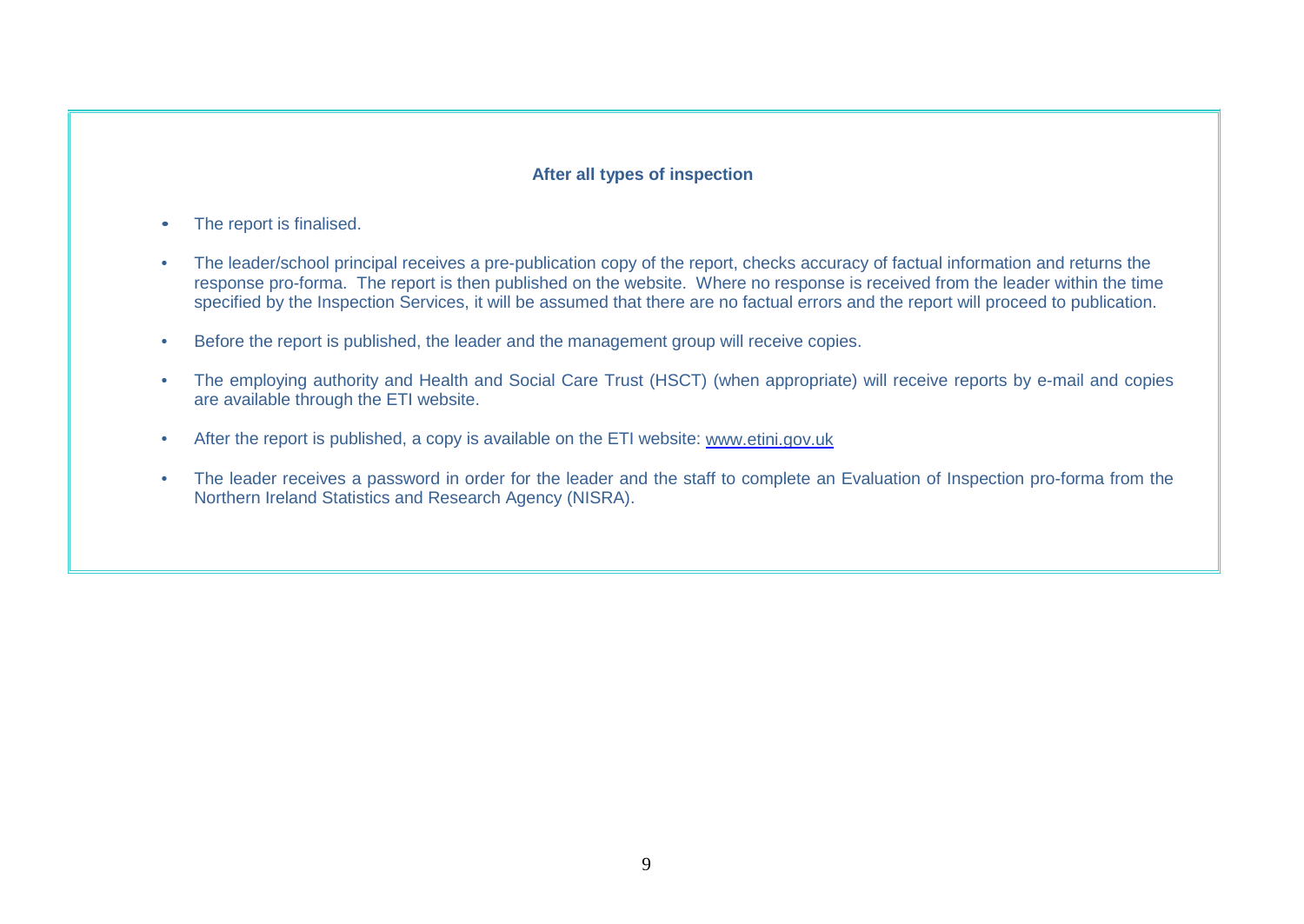#### **The nature of the reports**

- The full report contains a detailed evaluation of all aspects of the centre's provision. It also includes statistical information and a standard conclusion that indicates the appropriate follow-up action to be taken.
- The report includes:
	- statistical information;
	- the context of the centre;
	- a standard conclusion that indicates the appropriate follow-up action to be taken;
	- statements on the children's standards and achievements:
	- statements on the provision for learning;
	- an evaluation of the arrangements for child protection/safeguarding children;
	- evaluation of the quality of leadership and management including the centre's self-evaluation including the development plan;
	- where identified, areas for improvement;
	- an evaluation of the quality of the impact of EYS support;
	- a comment on shared education, if applicable
	- a standard conclusion that indicates the appropriate follow-up action to be taken; and
	- a comment on the responses to the inspection questionnaires.
- Where the nursery unit is inspected along with the primary school, the report is integrated within the primary school report and the prepublication arrangements for the primary school report apply.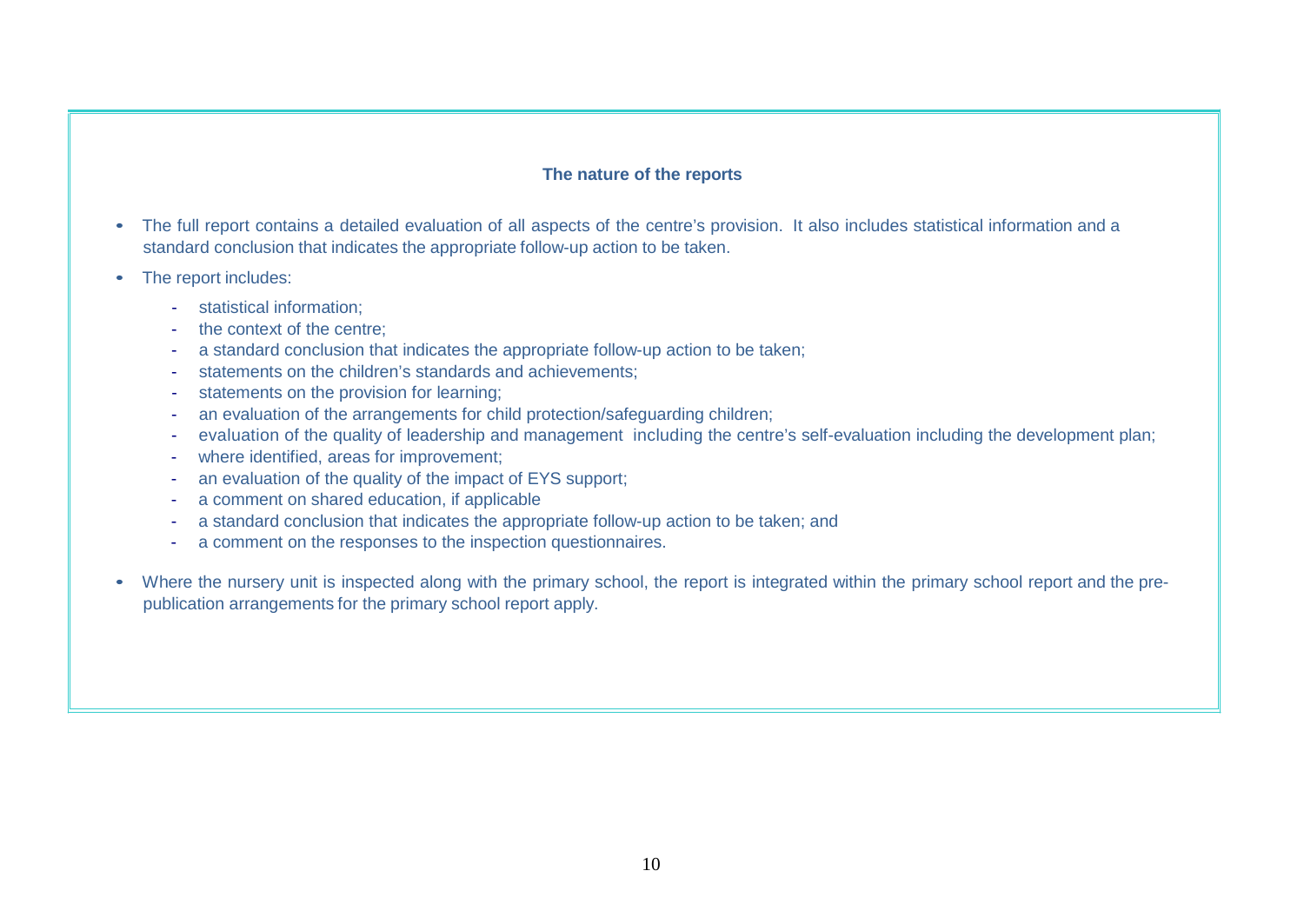#### **Response to reports after all types of inspection**

Please refer to What Happens After an Inspection.

Within 10 days \*of receiving the final report the management group is asked to:

- acknowledge receipt of the report; and
- confirm that the report has been distributed.

Within 30 days<sup>\*</sup> of receiving the final report, as outlined at the report back, the management group is asked to:

- if appropriate\*, prepare an action plan addressing the areas for improvement. This action plan will be sent to the district inspector and used as the basis for discussions during the monitoring visits; and
- the reporting inspector will confirm that the planned actions are appropriate to the improvements needed.